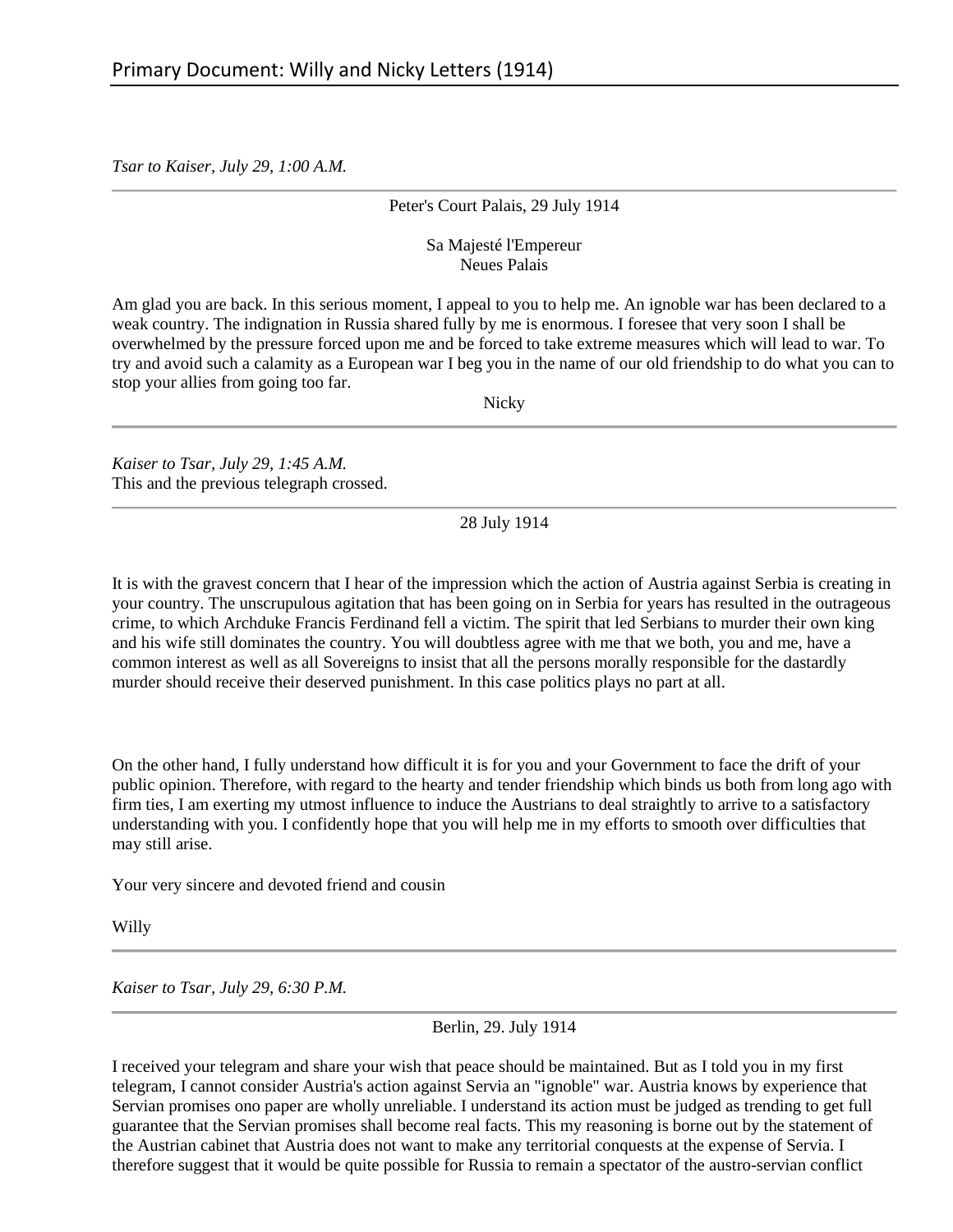without involving Europe in the most horrible war she ever witnessed. I think a direct understanding between your Government and Vienna possible and desirable, and as I already telegraphed to you, my Government is continuing its exercises to promote it. Of course military measures on the part of Russia would be looked upon by Austria as a calamity we both wish to avoid and jeopardize my position as mediator which I readily accepted on your appeal to my friendship and my help.

Willy

*Tsar to Kaiser, July 29, 8:20 P.M.* 

Peter's Court Palace, 29 July 1914

Thanks for your telegram conciliatory and friendly. Whereas official message presented today by your ambassador to my minister was conveyed in a very different tone. Beg you to explain this divergency! It would be right to give over the Austro-servian problem to the Hague conference. Trust in your wisdom and friendship. Your loving Nicky

*Tsar to Kaiser, July 30, 1:20 A.M.* 

Peter's Court Palais, 30 July 1914

Thank you heartily for your quick answer. Am sending Tatischev this evening with instructions. The military measures which have now come into force were decided five days ago for reasons of defence on account of Austria's preparations. I hope from all my heart that these measures won't in any way interfere with your part as mediator which I greatly value. We need your strong pressure on Austria to come to an understanding with us.

Nicky

*Kaiser to Tsar, July 30, 1:20 A.M.* 

Berlin, 30. July 1914

Best thanks for telegram. It is quite out of the question that my ambassadors language could have been in contradiction with the tenor of my telegram. Count Pourtalès was instructed to draw the attention of your government to the danger & grave consequences involved by a mobilisation; I said the same in my telegram to you. Austria has only mobilised against Servia & only a part of her army. If, as it is now the case, according to the communication by you & your Government, Russia mobilises against Austria, my rôle as mediator you kindly intrusted me with, & which I accepted at you[r] express prayer, will be endangered if not ruined. The whole weight of the decision lies solely on you[r] shoulders now, who have to bear the responsibility for Peace or War.

Willy

*Kaiser to Tsar, July 31*

Berlin, 31. July 1914

On your appeal to my friendship and your call for assistance began to mediate between your and the austrohungarian Government. While this action was proceeding your troops were mobilised against Austro-Hungary, my ally. thereby, as I have already pointed out to you, my mediation has been made almost illusory.

I have nevertheless continued my action. I now receive authentic news of serious preparations for war on my Eastern frontier. Responsibility for the safety of my empire forces preventive measures of defence upon me. In my endeavours to maintain the peace of the world I have gone to the utmost limit possible. The responsibility for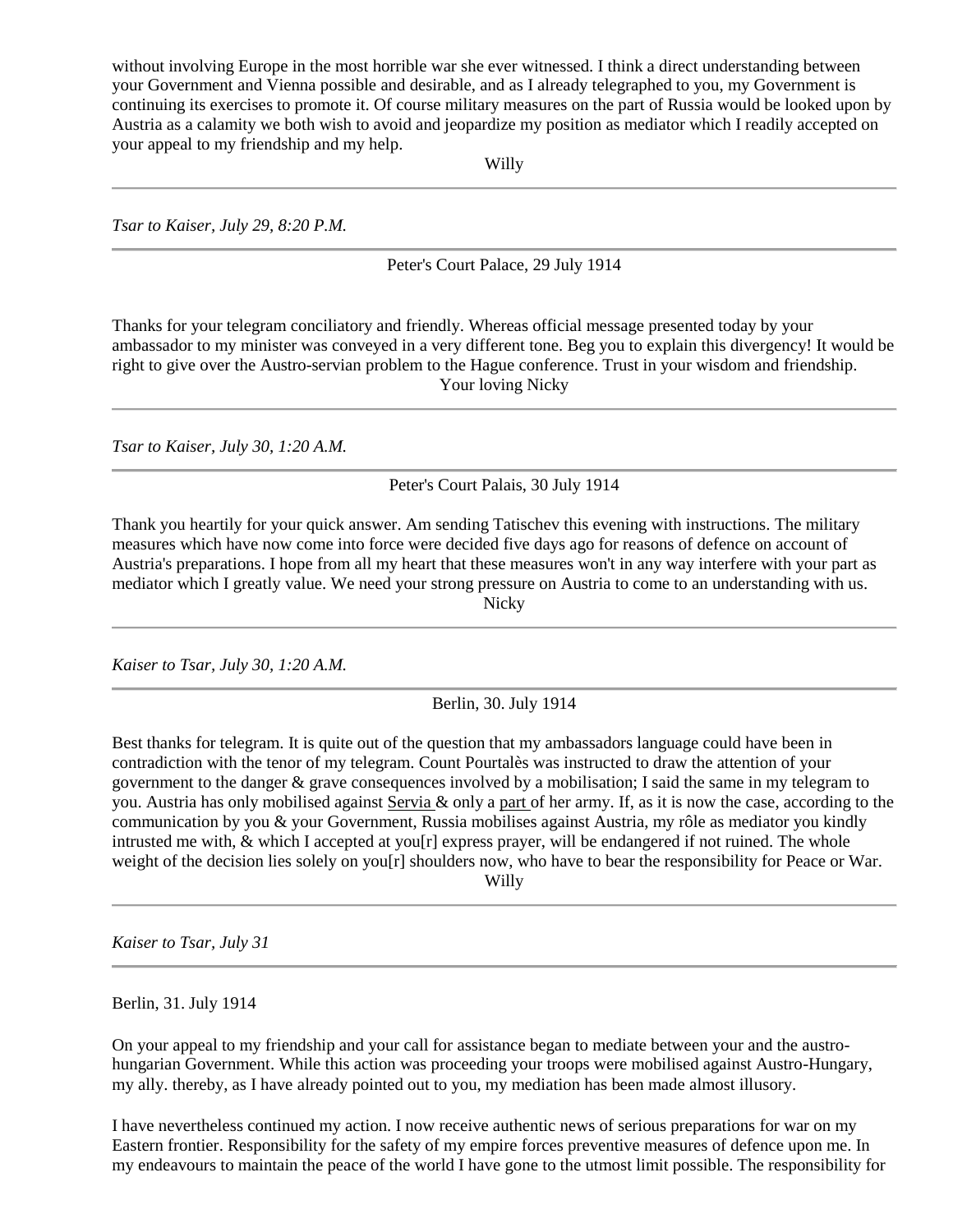the disaster which is now threatening the whole civilized world will not be laid at my door. In this moment it still lies in your power to avert it. Nobody is threatening the honour or power of Russia who can well afford to await the result of my mediation. My friendship for you and your empire, transmitted to me by my grandfather on his deathbed has always been sacred to me and I have honestly often backed up Russia when she was in serious trouble especially in her last war.

The peace of Europe may still be maintained by you, if Russia will agree to stop the milit. measures which must threaten Germany and Austro-Hungary.

Willy

*Tsar to Kaiser, July 31* This and the previous telegram crossed.

Petersburg, Palace, 31 July 1914

Sa Majesté l'Empereur, Neues Palais

I thank you heartily for your mediation which begins to give one hope that all may yet end peacefully. It is *technically* impossible to stop our military preparations which were obligatory owing to Austria's mobilisation. We are far from wishing war. As long as the negociations with Austria on Servia's account are taking place my troops shall not make any *provocative* action. I give you my solemn word for this. I put all my trust in Gods mercy and hope in your successful mediation in Vienna for the welfare of our countries and for the peace of Europe.

> Your affectionate Nicky

*Tsar to Kaiser, August 1*

Peter's Court, Palace, 1 August 1914

Sa Majesté l'Empereur Berlin

I received your telegram. Understand you are obliged to mobilise but wish to have the same guarantee from you as I gave you, that these measures **do not** mean war and that we shall continue negociating for the benefit of our countries and universal peace deal to all our hearts. Our long proved friendship must succeed, with God's help, in avoiding bloodshed. Anexiously, full of confidence await your answer.

**Nicky** 

*Kaiser to Tsar, August 1*